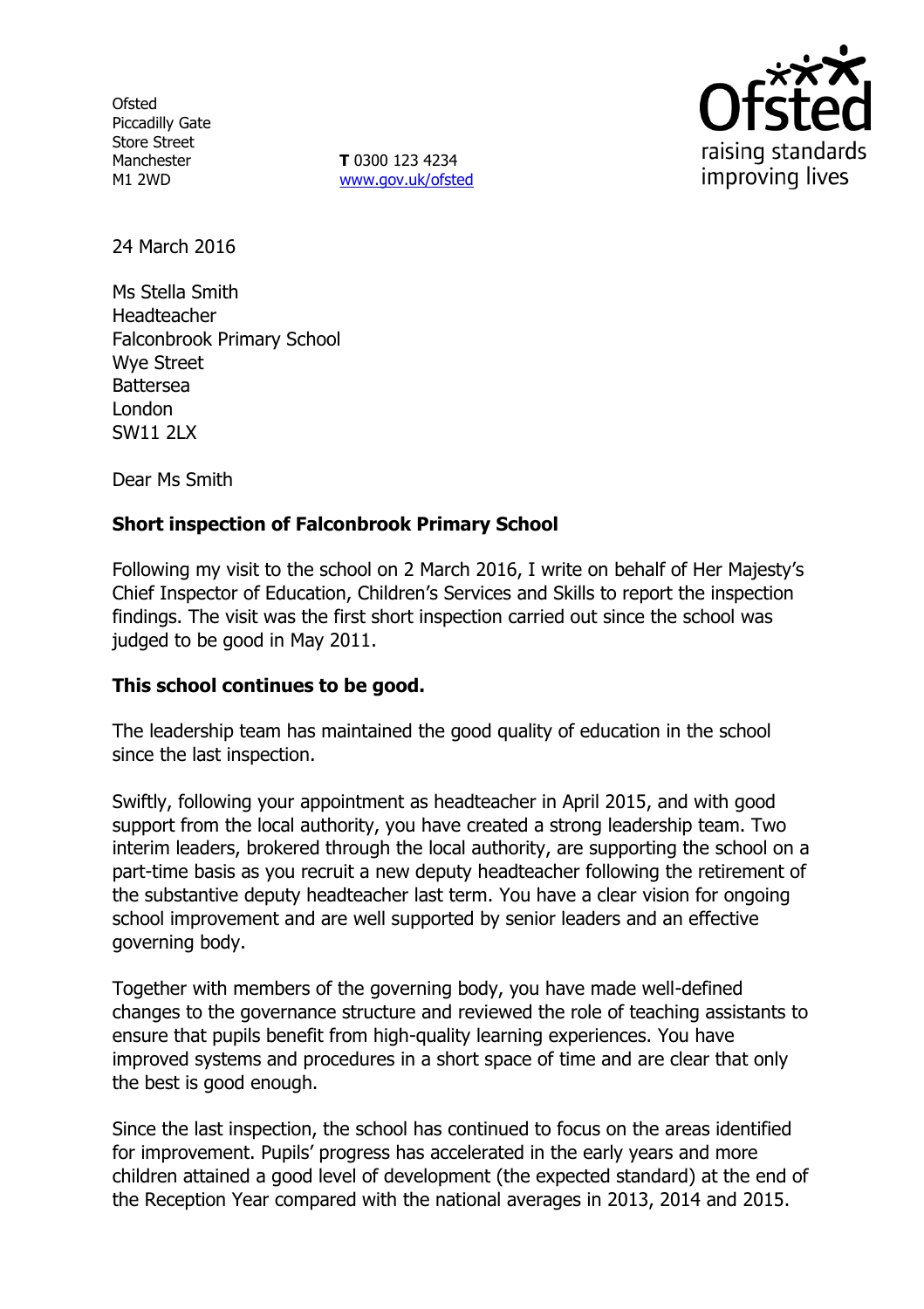

The new early years baseline confirms your own judgements that most children join the school with skills and knowledge below what is typical for their age. Attainment in reading, writing and mathematics at the end of Year 2 has risen steadily over recent years. In 2015, standards in reading and writing were above the national averages and broadly in line with the national average in mathematics. The school has made good progress in these areas. At the end of Year 6, attainment in reading and mathematics has not improved and results dipped in 2015. You were quick to respond to this and have already reviewed the school's approach to teaching reading and mathematics. You openly reflect that there is further work to be done, particularly in improving teaching in mathematics and reading where it is not yet ensuring higher proportions of pupils reaching the higher levels of attainment at the end of each key stage. Current assessments for Year 6 pupils are indicating that more pupils are on track to reach these higher levels, matching the 2015 national figures.

Since 2014, attendance has stalled. In 2015, at 95.3% it was below the national average. The school purchases good support from the local authority and school attendance panels are now firmly established. Although these panels have resulted in improved attendance for the families who engage, it is too soon to see their impact on current whole-school attendance figures. You and your team are aware that improving whole-school attendance further remains a priority.

### **Safeguarding is effective.**

Staff and governors make sure that safeguarding arrangements have the highest priority. These arrangements are fit for purpose and recent safeguarding audits have ensured they are kept continually under review. Records are detailed and include a chronology or overview of key events and actions. Visitors are issued with clear guidance on arrival, outlining safeguarding responsibilities and how to report concerns. Vigilant checks are made of newly recruited staff and they have undertaken appropriate safeguarding training.

Pupils spoken to during the visit unanimously said that they feel safe because they are taught about the network of trusted people they can talk to. The site is well maintained and secure. Pupils move calmly and purposefully around the building and between activities.

#### **Inspection findings**

■ Teaching has remained good because you have provided good-quality training and guidance for staff, including teaching assistants. This training has included effective support from your local authority school improvement partner, and literacy and mathematics specialists; it has been successful in further developing and improving the quality of teaching. As a result, there has been ongoing improvement in attainment at Key Stage 1 and in the proportion of children attaining the expected standard at the end of the Reception Year.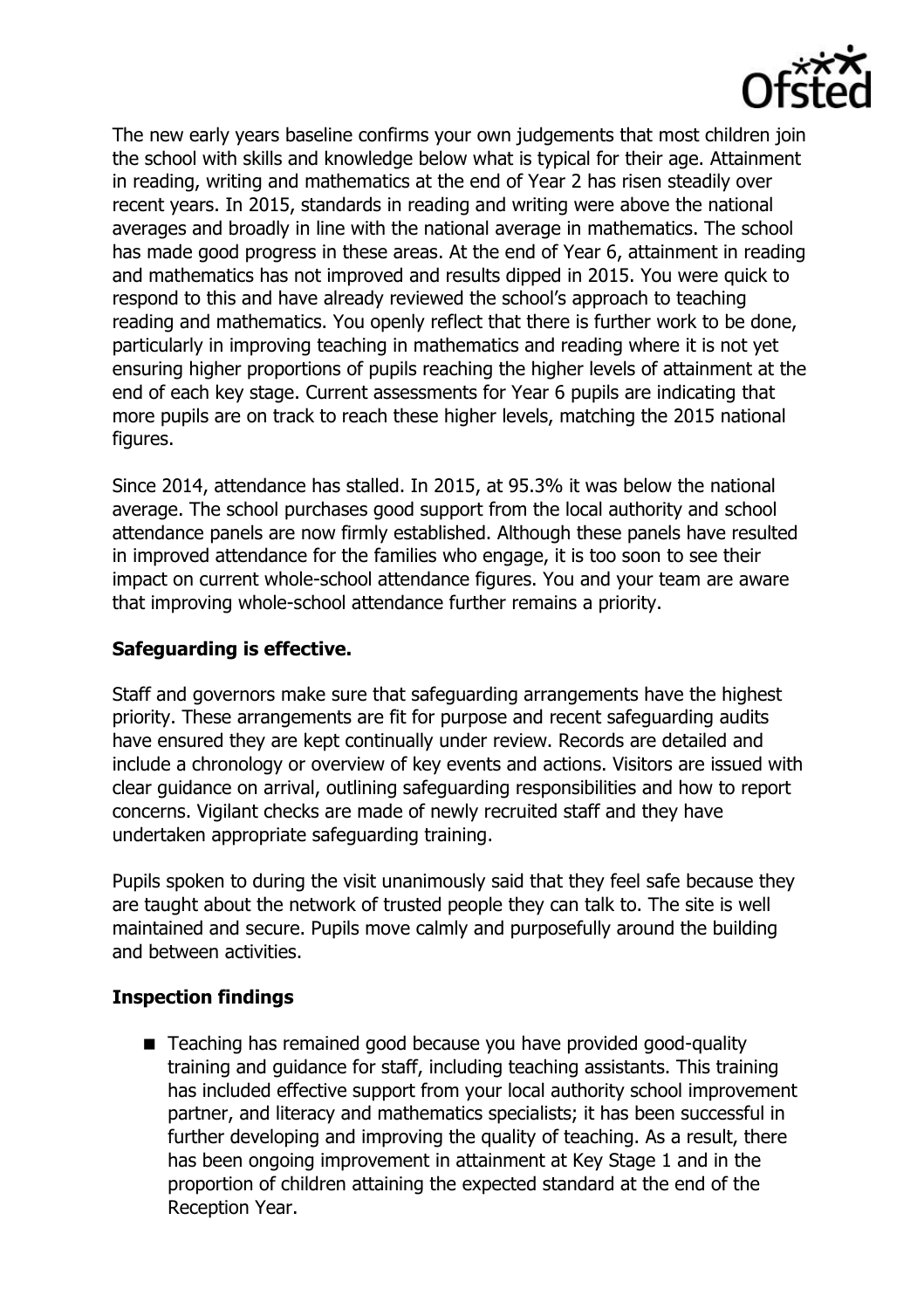

- Middle leaders contribute to the improvements identified. They look at assessment information and the work in pupils' books, observe teaching and provide feedback to staff, further supporting pupils' achievements. This helps them determine how well pupils are progressing and where the strengths and areas for improvement lie in their different areas of responsibility.
- The leader for the early years has enhanced children's learning journals to include a valuable, visual record of the home visit. This is encouraging further parental input and a stronger sense of ownership by the children of their records of learning. Children's learning journals show the range of activities and skills taught and provide leaders, staff, parents and the children with a valuable record of the progress made. They clearly identify the next steps for each child's development.
- In reading and mathematics, only a small proportion of pupils are reaching the higher levels of attainment at the end of each key stage. You have already identified this as a school priority and are taking effective action to address it.
- Recent whole-school training on the teaching of reading has resulted in clearly planned guided reading sessions. These sessions include tasks which are matched to the different starting points of pupils and introduce pupils to a wide range of texts. In mathematics, teachers plan to support and challenge pupils but, at times, pupils spend too long practising mathematical operations that they have already grasped. Teachers do not always ensure that pupils have sufficient opportunities to develop their mathematical reasoning and understanding through the application of these skills in solving increasingly complex problems.
- Teachers use the school's marking policy well to support pupils' progress in their writing. Although progress is good in mathematics, this practice is less evident in pupils' mathematics books, so inconsistencies remain in the application of the school's recently introduced marking policy. Poor presentation skills are also evident in some books; you are aware of the need to tighten up and review school expectations in this area.
- Governors are committed to supporting and continuing to move the school forward. They have reviewed their skills set and reconstituted the governing body to ensure they have the appropriate balance of expertise. As a result, eight highly skilled governors have joined the experienced and recently expanded governing body. They are using their personal skills and expertise to check on the different areas of the school's work and performance, and are ensuring that their visits are directly linked to planned school improvement priorities.
- **Pupils have a good understanding of British values and their spiritual, moral** and social development remains strong. Pupils have a clear understanding of the importance of racial harmony and showing respect for different faiths and